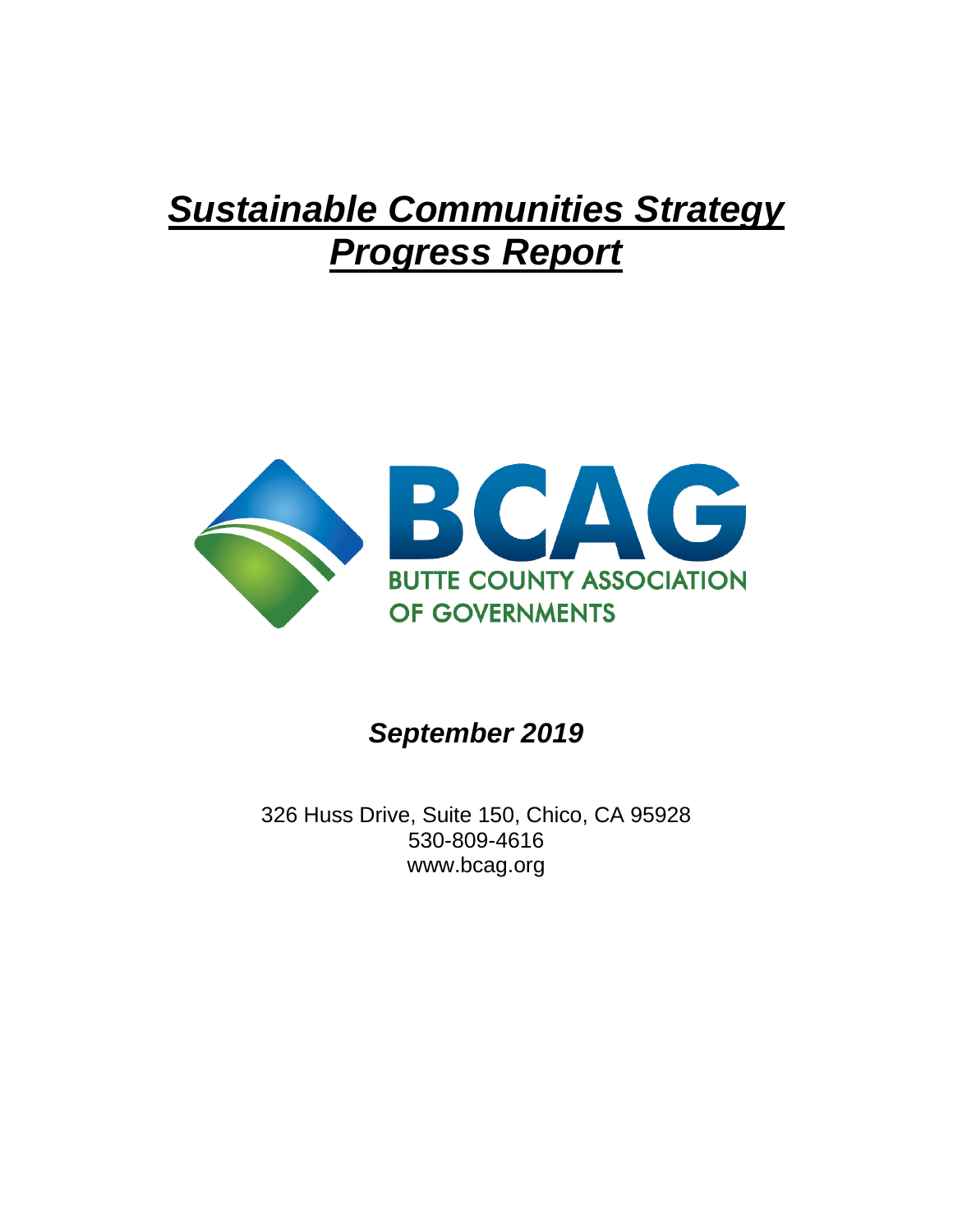# **Purpose**

The Butte County Association of Governments (BCAG) has initiated the development of the 2020 Regional Transportation Plan (RTP) and Sustainable Communities Strategy (SCS). To better inform the development of the 2020 RTP/SCS, BCAG has prepared an SCS Progress Report which looks at several indicators for objectives included in the SCS and the progress made to date. Once analyzed, the indicators provide planners and policy makers information regarding the implementation of the stated objectives and if adjustments or additional actions should be pursued. It is anticipated this report will be prepared on a 4-year cycle to coincide with each update of the RTP/SCS.

This effort follows a recent report published by the California Air Resources Board (ARB), as required under Senate Bill 150 (SB 150), which looks at all 18 Metropolitan Planning Agencies (MPOs) and the states progress under SB 375. More information regarding the report can found on ARB's website - <https://ww2.arb.ca.gov/resources/documents/tracking-progress>

# **Background**

BCAG is responsible for preparing a long-range transportation plan for the Butte County region every four years. The RTP specifies the policies, projects, and programs necessary over the 20+ year planning period to maintain, manage, and improve the region's transportation system.

In September 2008, Senate Bill 375 (SB 375), also known as the Sustainable Communities and Climate Protection Act of 2008, was enacted by the state of California. SB 375 prompts regions to reduce greenhouse gas (GHG) emissions from passenger vehicles through the coordinated planning of long-range transportation plans. The legislation requires all 18 MPOs in California to develop a SCS, which meets regional passenger vehicle GHG emissions targets, as an additional element of their RTPs. BCAG's first SCS was adopted in 2012 with a minor update completed as part of the 2016 plan. BCAG's 2020 SCS will be the third developed for the region and reflect nearly 10 years of coordinated planning.

As described in SB 375, the SCS is an integrated transportation and land use plan which is intended to meet the regional GHG target for the years 2020 and 2035 while also accommodating the region's forecasted growth.

In 2011, ARB set GHG targets for the BCAG region from passenger vehicles as a 1% increase from 2005 emissions levels by 2020 and a 1% increase from 2005 emissions levels by 2035. These targets were revised by ARB in 2018 to reflect the achievements contained in BCAG's 2016 SCS. The targets apply to the BCAG region for passenger vehicle emissions, and not to individual cities or sub-regions.

BCAG's 2012 RTP/SCS achieved a 2% reduction in per capita GHG emissions for the years 2020 and 2035. In order to achieve these reductions, BCAG focused its 2012 efforts towards land use by bringing together the recently completed general plans and laying out a pattern of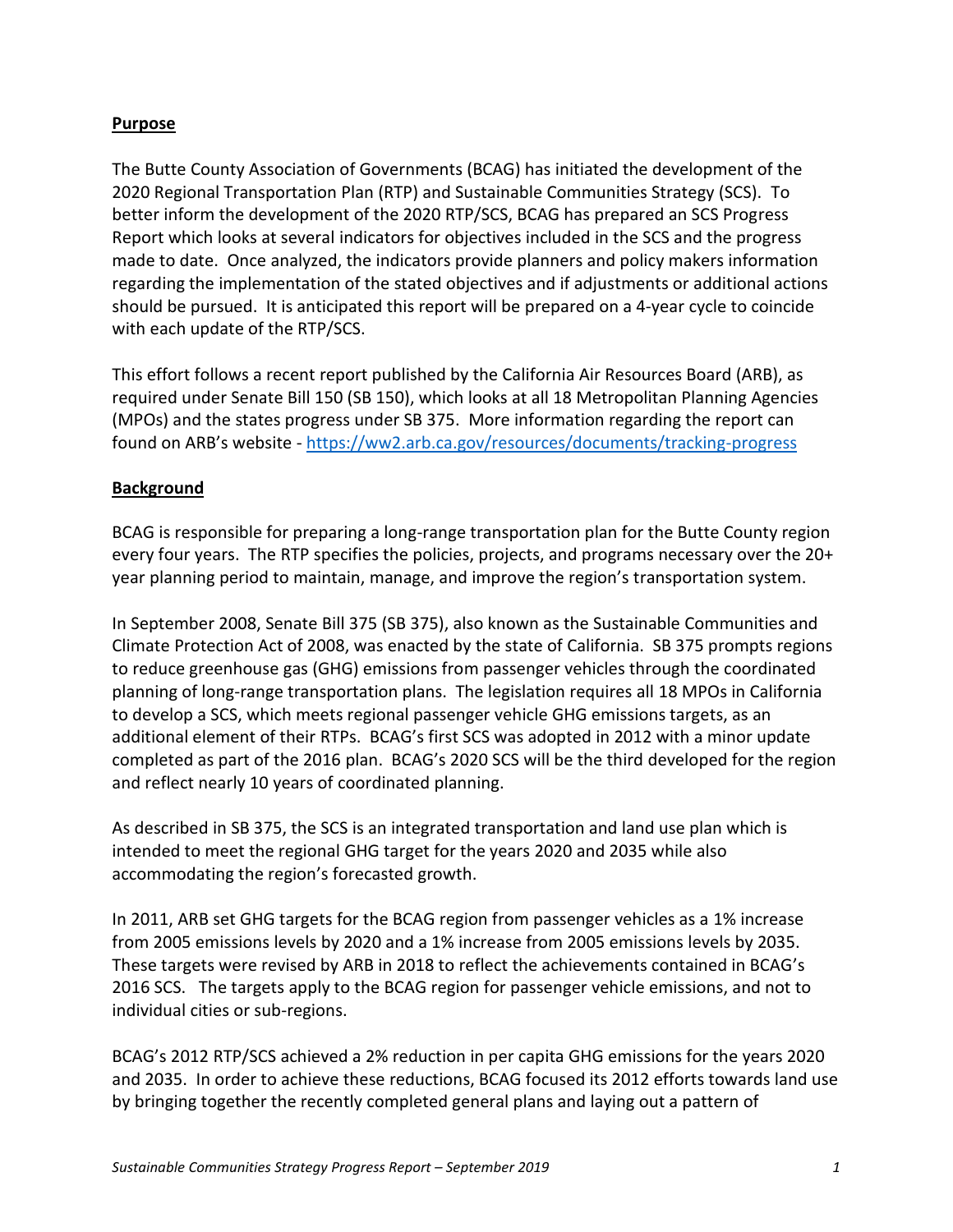development which balanced housing and employment growth within specified growth areas while protecting habitat and open space via consistency with the Butte Regional Conservation Plan.

This effort was followed by the 2016 RTP/SCS which expanded on the 2012 plan by incorporating a new Long-Range Transit and Non-Motorized Plan and regional growth forecasts. The 2016 plan achieved a 6% reduction in per capita GHG emissions for the year 2020 and a 7% reduction for 2035.

# **Progress Report Indicators**

BCAG, in coordination with local partners through the Planning Director's Group and Transportation Advisory Committee, has developed 10 indicators grouped into five categories to assist in tracking progress. The five categories include regional growth, land use, transportation investment, transportation mode choice, and resources areas and farmland. Each category includes an associated RTP/SCS objective. Table 1 includes a listing of indicators by category.

| Category                           | <b>Progress Report Indicator</b>                    |  |
|------------------------------------|-----------------------------------------------------|--|
| <b>Regional Growth</b>             | Annual Growth Rate of Population, Housing, and Jobs |  |
| Land Use                           | New Housing and Employment by Growth Area           |  |
|                                    | New Housing Mix (Multi-Family / Single Family)      |  |
|                                    | Jobs to Housing Unit Ratio                          |  |
| <b>Transportation Investment</b>   | <b>Investment by Category</b>                       |  |
| <b>Transportation Mode Choice</b>  | Travel Mode to Work                                 |  |
|                                    | Annual Transit Boarding's Per Capita                |  |
|                                    | Miles of Class 1 & 2 Bike Facilities Per Capita     |  |
|                                    | Rate of Important Farmland Conversion to Urban and  |  |
| <b>Resource Areas and Farmland</b> | <b>Built-Up Land</b>                                |  |
|                                    | New Housing within BRCP Proposed UPA's              |  |

Table 1.

Indicators utilize publicly available data from federal, state, regional, and local agencies. In some instances, data has been disaggregated into regional growth areas (see Appendix A). It should be noted, some datasets are limited in terms of availability on an annual basis or delayed in their release, therefore, every attempt was made to utilize the most up-to-date information available. When data is presented for the year 2018, it is pre-Camp Fire.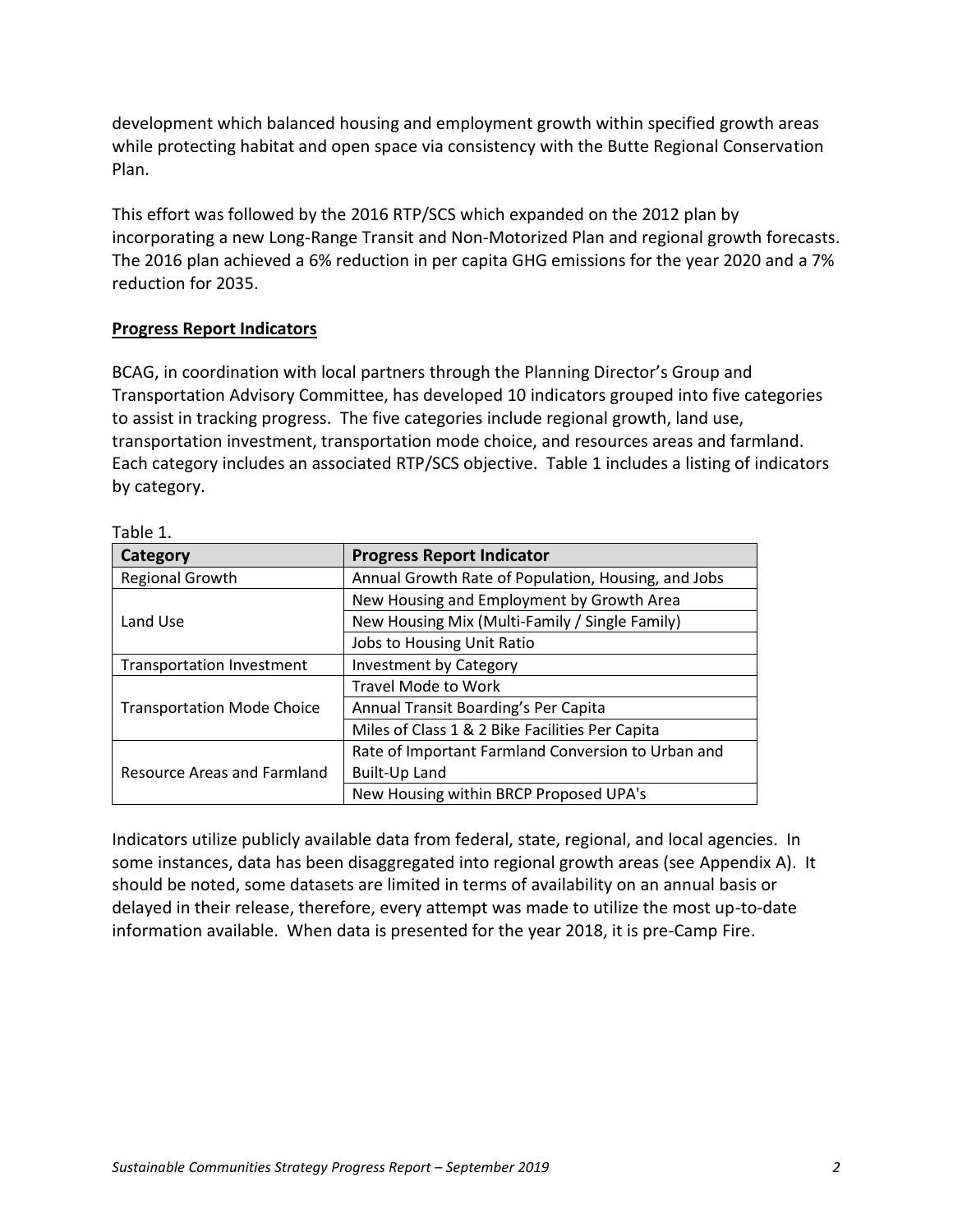| Category | <b>Objective</b>                                                  |
|----------|-------------------------------------------------------------------|
|          | Inform the development of the Regional Transportation Plan (RTP), |
| Regional | Sustainable Communities Strategy (SCS), Air Quality Conformity    |
| Growth   | Determination, and Regional Housing Needs Plan and provide data   |
|          | support for BCAG's regional Travel Demand Model.                  |

#### **Indicator**

#### *Annual Growth Rate of Population, Housing, and Jobs*

#### Background

Population, housing, and job growth provides the framework for preparing the regional development pattern included in the RTP/SCS. The associated growth rates also factor into the degree to which local land use plans and their associated smart growth principles may be realized with on-the-ground development.

# Trend

From 2014 to 2018, the Butte County region's population increased by 4,320 individuals, 1,974 housing units were built, and 7,925 new jobs were added. The growth in population and housing was slower than anticipated with an annual growth rate of 0.48% and 0.50%, respectively, compared to the 1.32% and 1.28% included in the 2016 RTP/SCS. However, jobs increased at a rate greater than anticipate, with annual growth rates of 2.51% compared to the 1.7% estimated in the RTP/SCS.





Source: BCAG, CA Dept. of Finance (DOF), and CA Employment Development Dept. (EDD)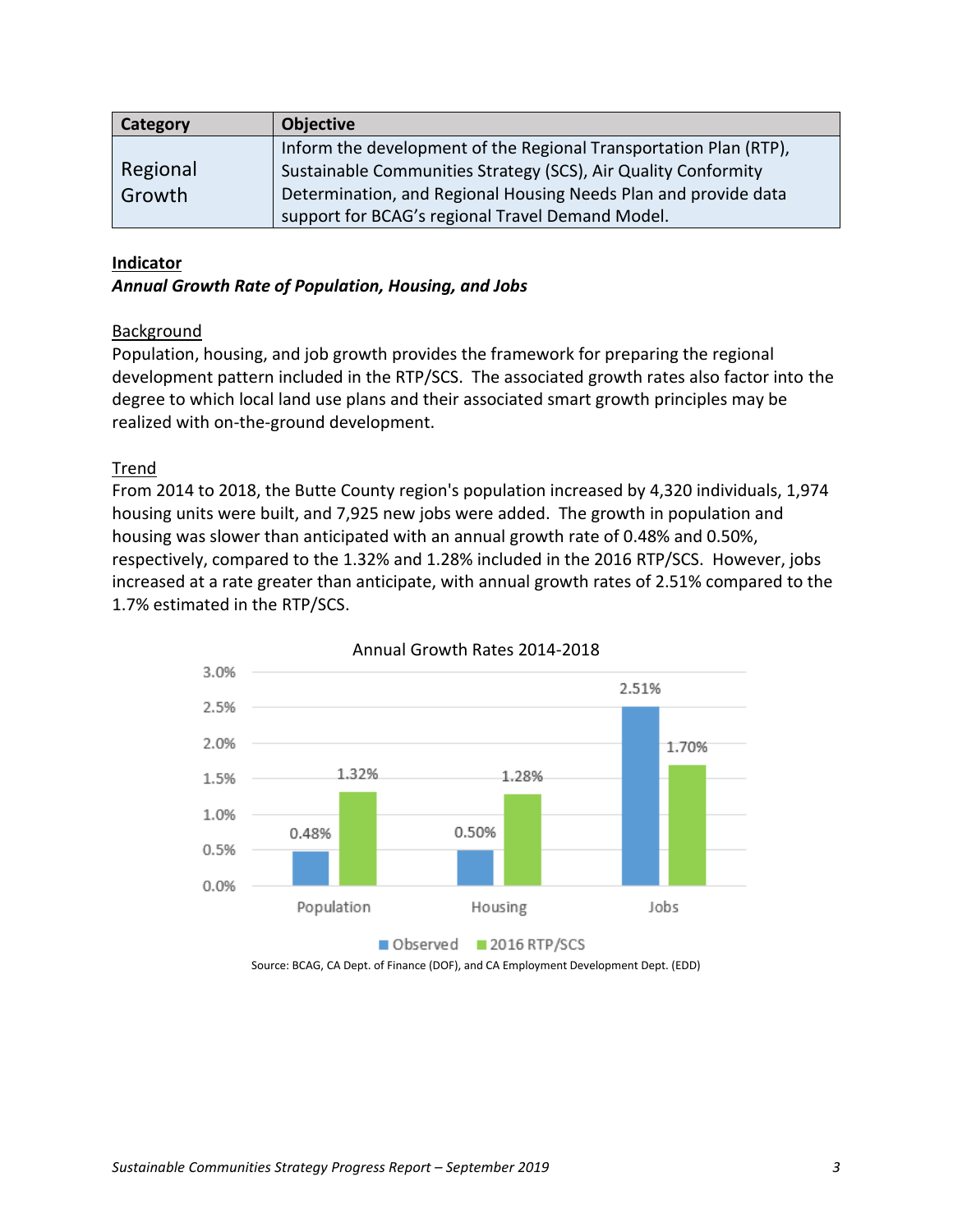| <b>Category</b> | <b>Objective</b>                                                         |
|-----------------|--------------------------------------------------------------------------|
| Land Use        | Work towards a transportation system that leads to environmental         |
|                 | sustainability and fosters efficient development patterns that optimizes |
|                 | travel, housing, and employment choices and encourages future growth     |
|                 | away from rural areas and closer to existing and planned development.    |

#### **Indicator**

#### *New Housing and Employment by Growth Area*

# Background

As indicated in the 2016 RTP/SCS, housing and employment growth occurring within the Urban Center and Corridor Growth Area provides the greatest opportunity for residents and employees to utilize alternative modes of transportation and existing infrastructure with shorter trip lengths. On the other end of the spectrum, residents of housing units built within the Rural or Agricultural, Grazing, and Forestry Growth Areas typically have the least transportation options, are reliant on passenger vehicles, and have the longest trip lengths.

# Trend

Between 2014 and 2018, new housing production was concentrated within the Established Growth Area at 89%, followed by Urban Center and Corridor Area and Rural Area at 4% each. Agricultural, Grazing, and Forestry Growth Areas produced 3% of the overall housing production with New Areas showing the least production at 0%. These numbers are in line with forecasts prepared for the 2016 RTP/SCS, as Established Areas are designated with the greatest growth and New Areas are anticipated to develop in the later years of the plan.



During this same period, new employment was concentrated within the Established Growth Area at 61% and the Urban Center and Corridor Area at 28%. The Agricultural, Grazing, and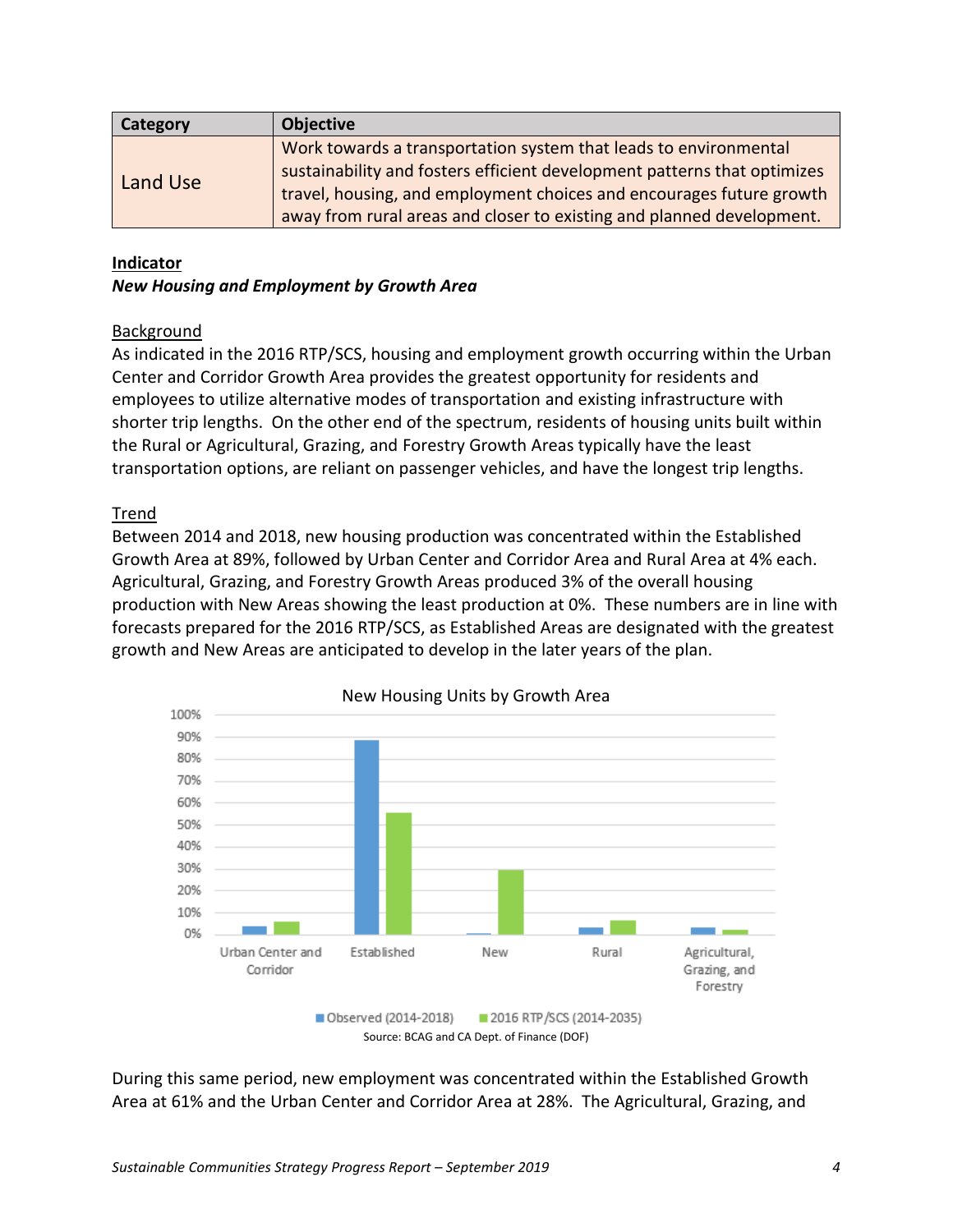Forestry Growth Area produced an estimated 6% of the new employment with the Rural Growth Area and New Growth Area showing the least new employment at 3% and 2% respectively. These numbers are in line with forecasts prepared for the 2016 RTP/SCS, as Established and Urban Center and Corridor Areas are designated with the greatest growth.





#### Source: BCAG

# **Indicator** *New Housing Mix (Multi-Family / Single Family)*

# Background

Providing a variety of housing types, including apartments, townhouses, condominiums, and single-family homes, creates opportunities for the variety of people living in the region. Multifamily housing typically generates fewer vehicle trips, as it is more likely located in higher density areas which support greater transit frequencies, closer access to daily needs, and are accessible to bike and pedestrian facilities.

# Trend

Of the estimated 3,518 housing units constructed between 2010 and 2018 in the Butte County region, 41% of those units were multi-family and the remaining 59% single family. This greatly exceeds the forecasted development percentages included in the 2016 RTP/SCS at 28% multifamily and 72% single family. A similar trend is occurring across California and the rest of the nation.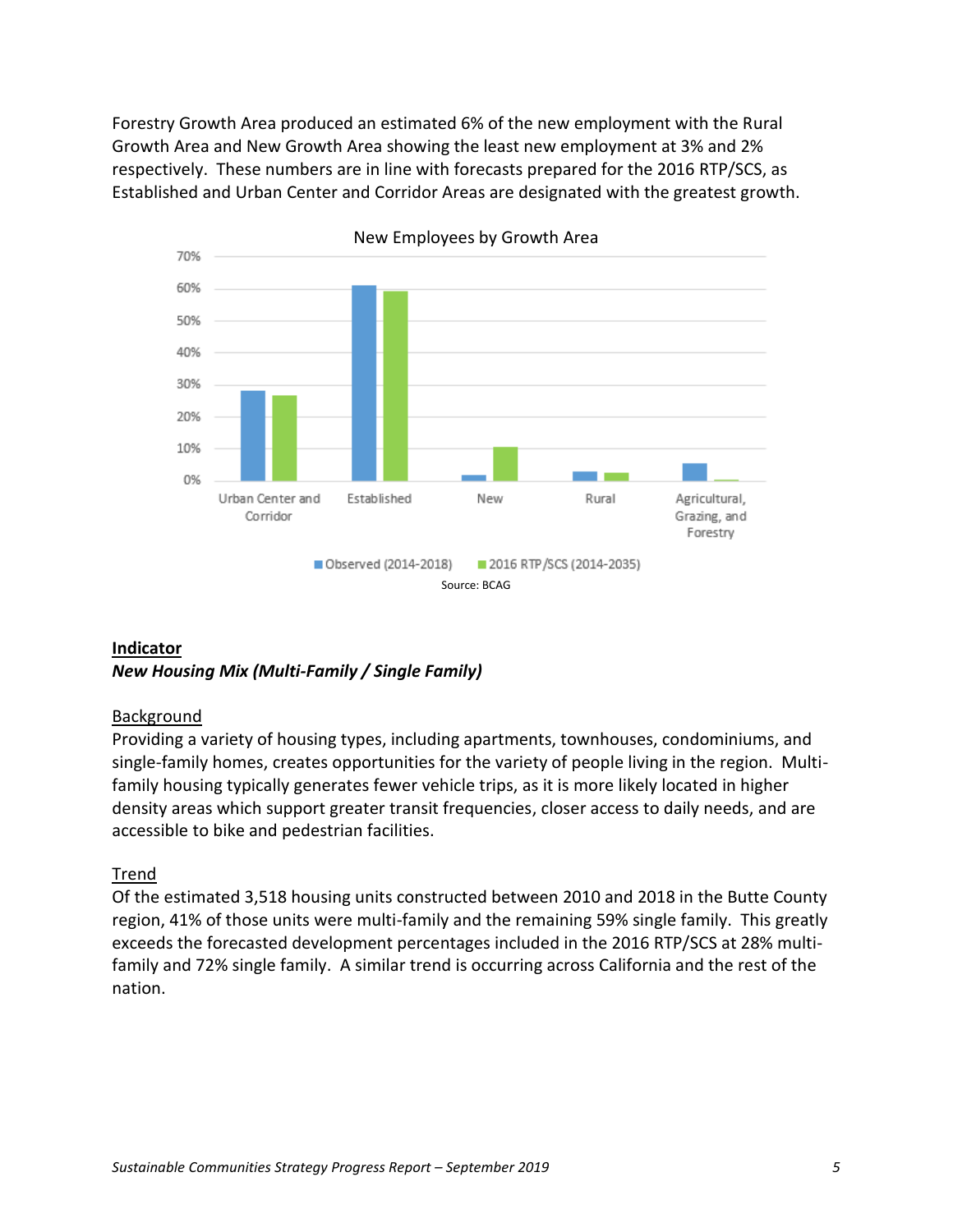

# Data Notes

The Observed (2010-2018) data represents CA Department of Finance (DOF) estimates of housing and includes attached single family units with the multi-family classification. This is consistent with the 2016 RTP/SCS figures which utilize BCAG's multi-family land use classification.

# **Indicator**

# *Jobs to Housing Unit Ratio*

# Background

The relationship between the amount of housing and jobs has long been used as an indicator of the potential for longer (or shorter) commutes. In areas with a very low number of jobs to housing, residents must commute out of the area to find work. The same is true with areas rich in jobs but short on housing, employees must find housing out of the area. For transportation planning purposes, an ideal ratio of jobs to housing is near 1.0, however, other factors such as housing affordability and scale of application can affect this target.

# Trend

Between 2014 and 2018, the Butte County region's Jobs to Housing Unit Ratio increased from 0.78 to 0.84. The 2016 RTP/SCS estimated a minimal increase of 0.76 to 0.77 for the same period. The realized increase in the ratio is reflective of the slower than anticipated population growth combined with the greater than expected increase in jobs. This is a positive trend, as the ratio is presently exceeding the 2018 target of 0.77, showing that additional jobs have been created in the region providing greater opportunity for reduced commutes outside the area.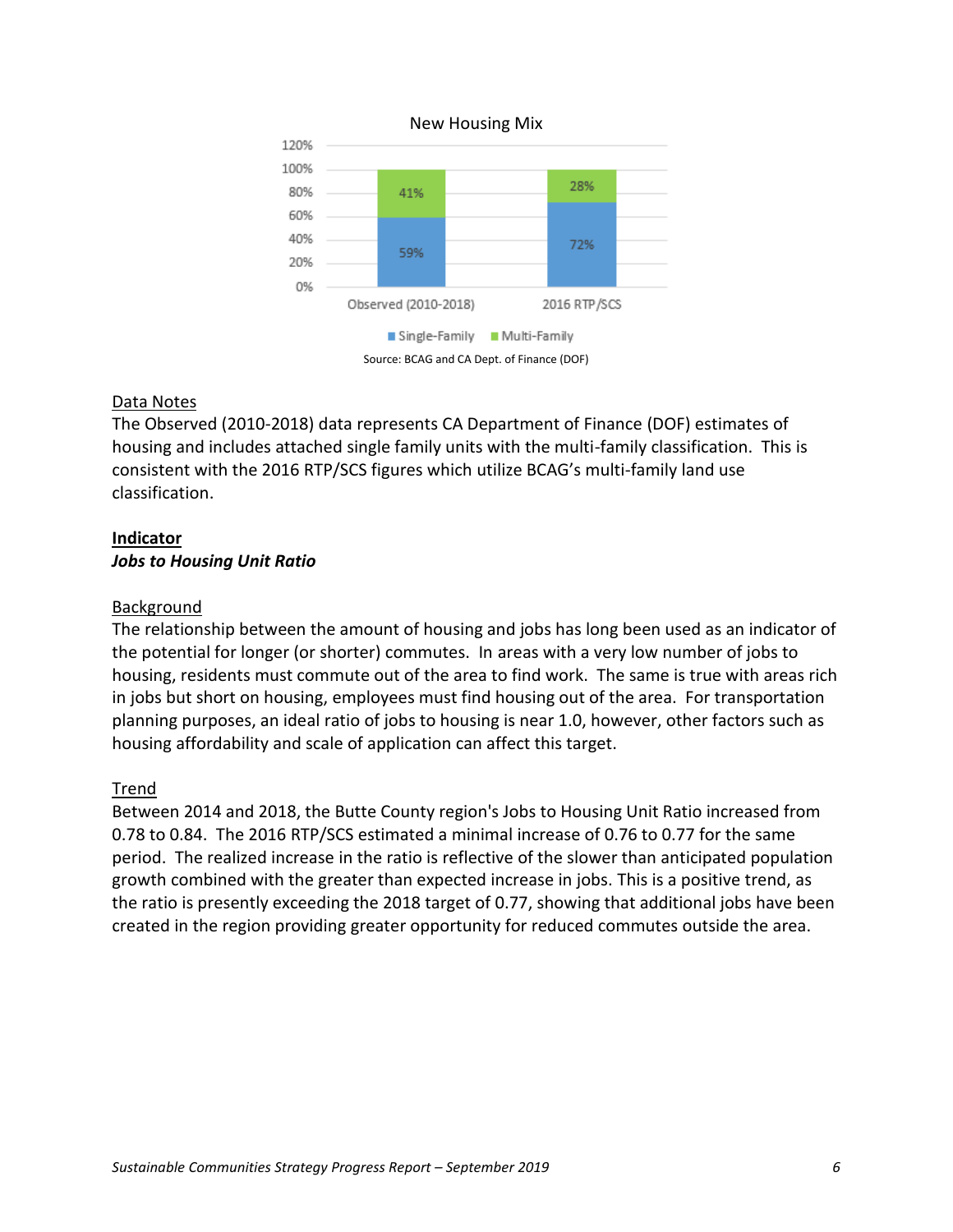

Jobs to Housing Unit Ratio

Source: BCAG, CA Dept. of Finance (DOF), and CA Employment Development Dept. (EDD)

| Category       | <b>Objective</b>                                                    |
|----------------|---------------------------------------------------------------------|
| Transportation | Provide adequate funding resources for all transportation modes and |
| Investment     | strategies.                                                         |

# **Indicator**

#### *Investment by Category*

#### Background

Multi-modal investments support transportation options which include walking, cycling, public transit, and automobile trips.

# Trend

BCAG's 2019 Federal Transportation Improvement Program (FTIP) shows increased investments in Road & Highway Maintenance (+15%) and Bike & Pedestrian (+3%) funded projects over the planned programming included in the 2016 RTP/SCS. Transit projects (-13%) are down from the planned programming in the 2016 RTP/SCS, while Highway Capacity is unchanged at 12%. These figures are representative of additional maintenance funds introduced in the area (Senate Bill 1 and State Highway Operation and Protection Program), as well as increases in awarded grants in the Alternative Transportation Program (ATP) for bike and pedestrian related projects. Transit decreases reflect the completion of BCAG's new Transit Operations and Maintenance Facility and fiscal year 16/17 and 17/18 bus replacements. New bus replacements are scheduled to be programmed in the 2021 FTIP. Transportation investments are on track with the 2016 RTP/SCS, providing the upcoming 2021 FTIP includes additional transit funds.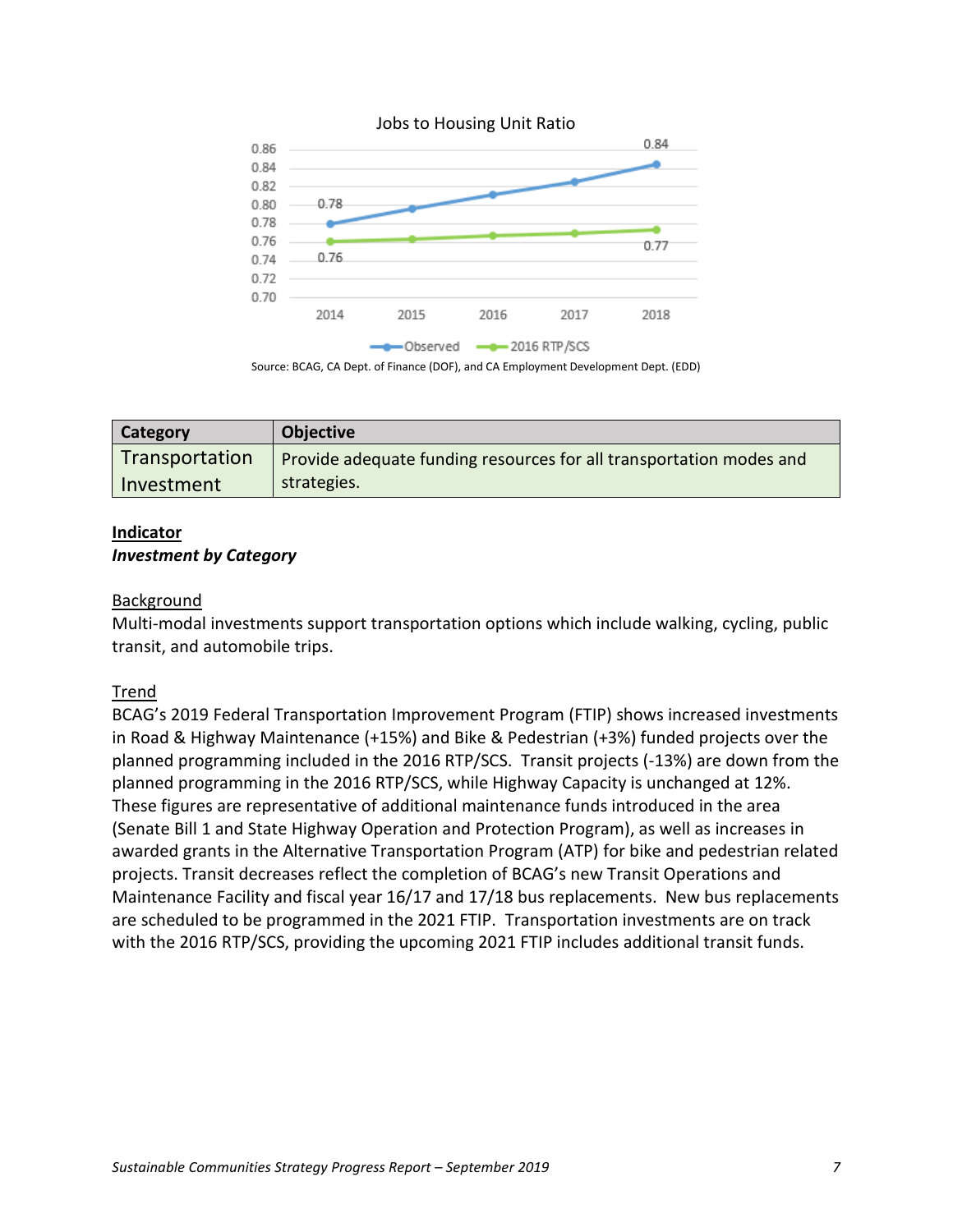

#### Regional Transportation Investment

# Data Notes

The 2019 FTIP is representative of projects programmed over the 4-year period from 2018/19- 2021/22 and includes only those projects receiving federal funding or those that are determined to be regionally significant. The 2016 RTP/SCS covers the 24-year planning period from 2016-2040 and includes all programmed and planned projects from anticipated federal, state, and local funding sources.

| Category                             | <b>Objective</b>                                                                                                                                                                                                      |
|--------------------------------------|-----------------------------------------------------------------------------------------------------------------------------------------------------------------------------------------------------------------------|
| Transportation<br><b>Mode Choice</b> | Increase public transit, carpooling/vanpooling and bicycling/walking.<br>Increase transit ridership that exceeds annual population growth rate<br>for Butte County. Work with local agencies to develop and construct |
|                                      | bicycle and pedestrian facilities including access to transit.                                                                                                                                                        |

#### **Indicator** *Travel Mode to Work*

# Background

Reducing single occupant vehicle trips (drive alone) by shifting to public transportation or active transportation modes (bike and pedestrian) improves the fitness and health of the region's population while relieving congestion on local roadways.

# Trend

According to the U.S. Census Bureau's American Community Survey, commuting travel modes have changed very little in the last eight years. Most residents of Butte County drive alone (75%) or carpool (11%) to work. Active transportation modes (biking and walking) had a slight decline between 2010 (7%) and 2017 (6%), while telecommuting (work at home) increased from 5% (2010) to 6% (2017) over this same period. The work at home trend is encouraging, as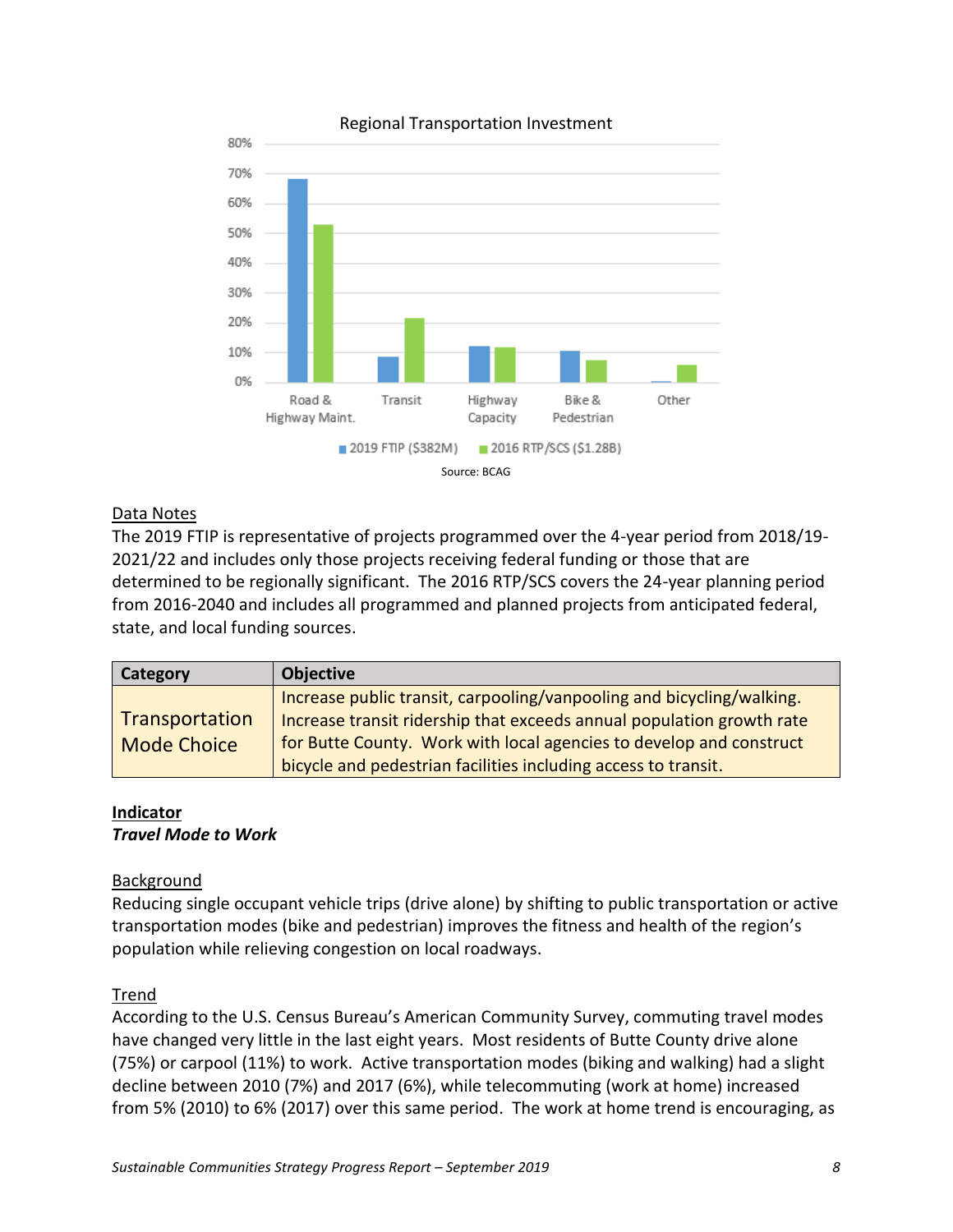this translates to less commute related vehicle trips. On the other hand, decreases in active transportation modes and a stationary drive alone mode is not consistent with long range expectations of the 2016 RTP/SCS.



Source: U.S. Census Bureau – American Community Survey

# **Indicator** *Annual Transit Boarding Per Capita*

# Background

The transit system in Butte County is a critical component to the region's overall transportation network. The system serves commuters, low income families, disabled individuals, and students, as well as the elderly. The transit system improves the air quality by providing an alternative to the single occupant vehicle, improves congestion on local roads and highways, and provides for an alternative mode of travel.

# Trend

Over the nine year span between 2010 and 2018, the annual transit boardings per capita in Butte County reached a peak of 6.13 in 2013 and low of 4.74 in 2018. A similar trend has been observed at the statewide and nation levels as well, with ridership declining in recent years. This is certainly a point of concern, as the 2016 RTP/SCS estimated an average rate of 6.0 transit boardings per capita based on BCAG's Long-Range Transit and Non-Motorized Plan.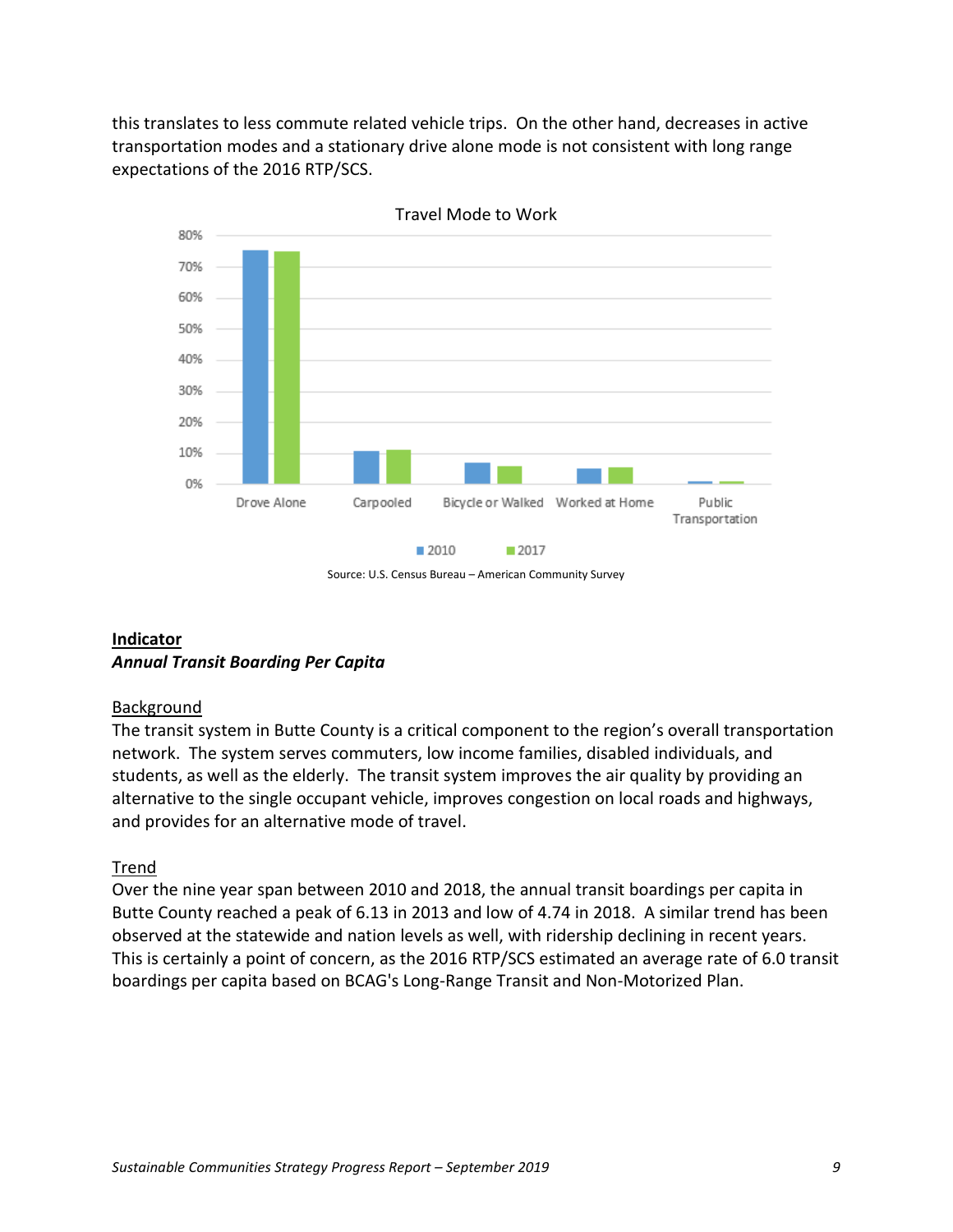

# **Indicator** *Miles of Class 1 & 2 Bike Facilities Per Capita*

# Background

The greater the use of bicycling and walking as an alternative to single occupant vehicles, the fewer vehicle emissions produced and cars on the road. In addition, these forms of transportation provide exercise and health benefits.

# **Trend**

Miles of Class I & II bike facilities per capita have increased from 0.35 in 2011 to 0.43 in 2017. Presently, the region has 93 miles of Class I & II bike facilities. These figures demonstrate that the region is presently on track to obtain the approximatly 159 miles of Class I & II facilities envisioned in the 2016 RTP/SCS, by year 2035.

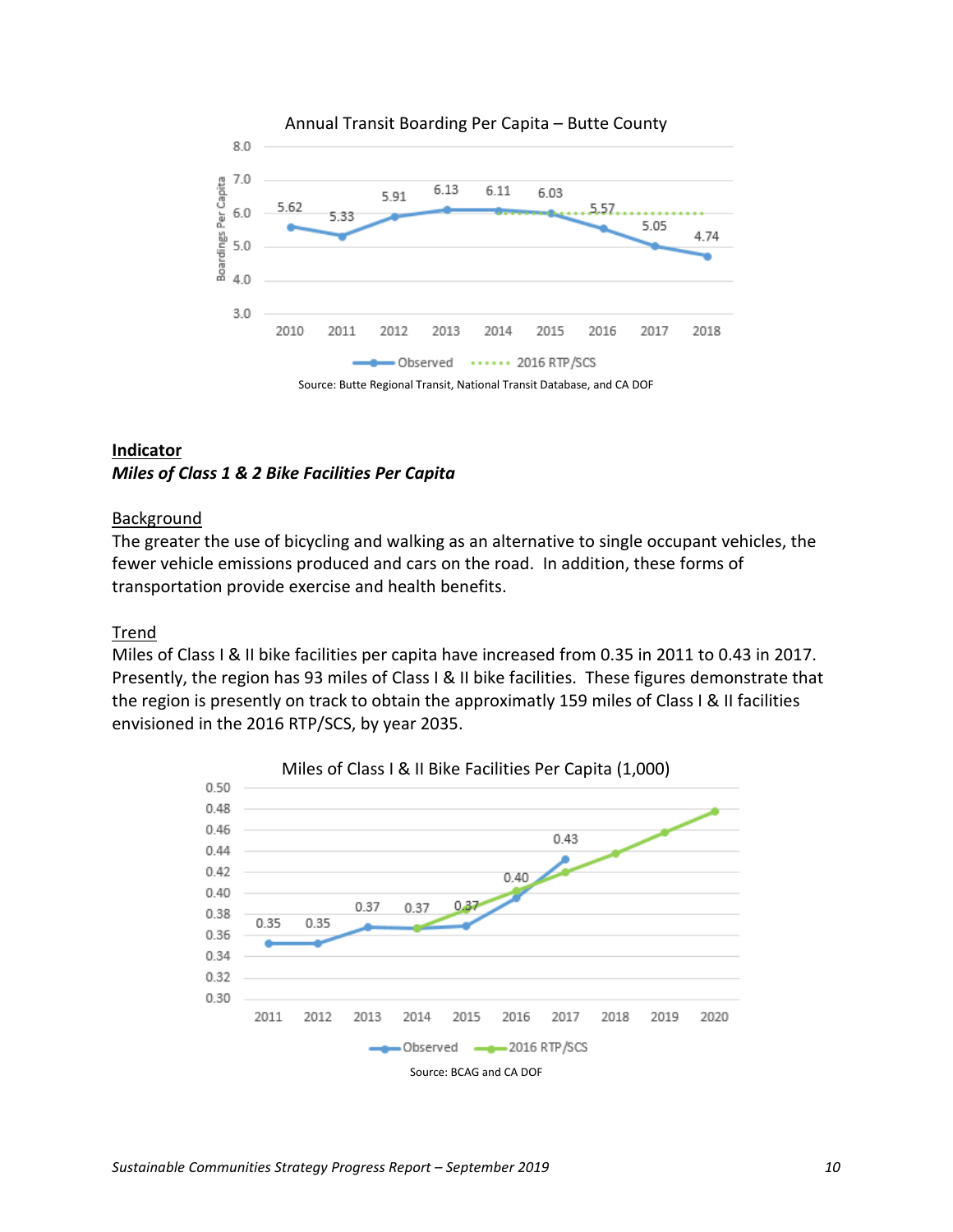| <b>Category</b> | <b>Objective</b>                                                      |
|-----------------|-----------------------------------------------------------------------|
| Resource Areas  | Preserve productive farmland and land that provides habitat for rare, |
| & Farmland      | endangered or threatened species.                                     |

#### **Indicator**

#### *Rate of Important Farmland Conversion to Urban and Built-Up Land*

#### Background

Farmlands provide an important contribution to the economy of Butte County as well as provide environmental benefits such as flood control and habitat.

#### Trend

Between 2010 and 2016, the CA Department of Conservation reported that 148 acres of Important Farmland was converted to Urban and Built-up Land. This translates to 0.031 acres converted for every person added (4,736 persons) to the County population total during that same period. The 2016 RTP/SCS forecasted that 0.078 acres of Important Farmland would be converted to Urban and Built-up Land for every additional person added (70,212 persons) to the region between 2014 and 2035. The 2010 to 2016 conversion rate of 0.031 acres is encouraging as it is less than half of that assumed in the 2016 RTP/SCS.



# **Indicator**

# *New Housing within BRCP Proposed UPA's*

#### Background

The BRCP's conservation strategy will provide a regional approach for the conservation of natural resources while allowing for development under county and city general plans and the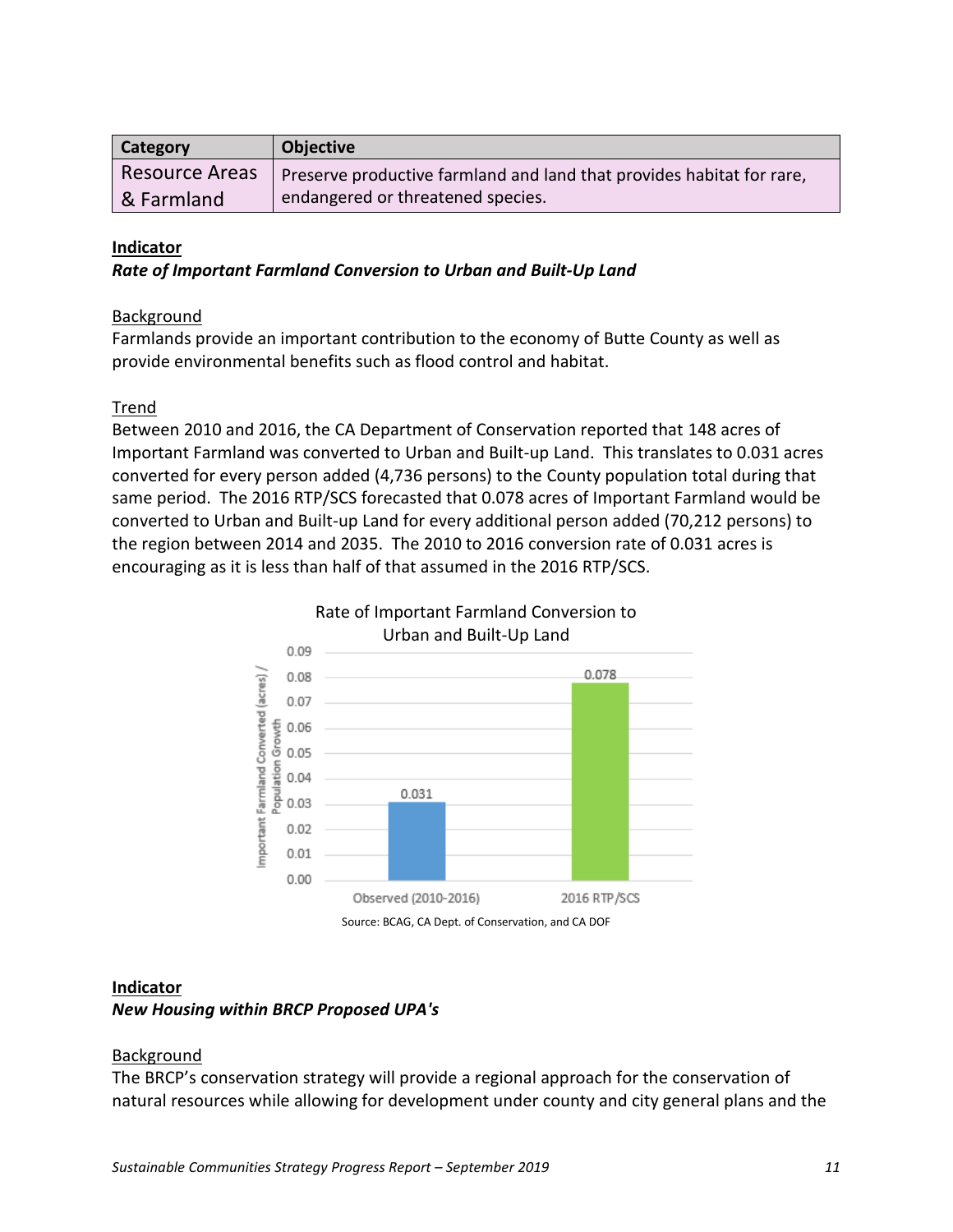RTP/SCS. Urban Permit Areas (UPAs) developed under the BRCP are locations where impacts of future urban development are expected to be incurred based on the region's local general plans and the RTP/SCS.

# Trend

Between 2014 and 2018, 96% of all new housing units were built within the Butte Regional Conservation Plan's proposed Urban Permit Areas (UPAs). This is a positive trend, as the 2016 RTP/SCS estimated that 85.3% of all new housing would be developed within the UPAs.



New Housing within BRCP Proposed UPAs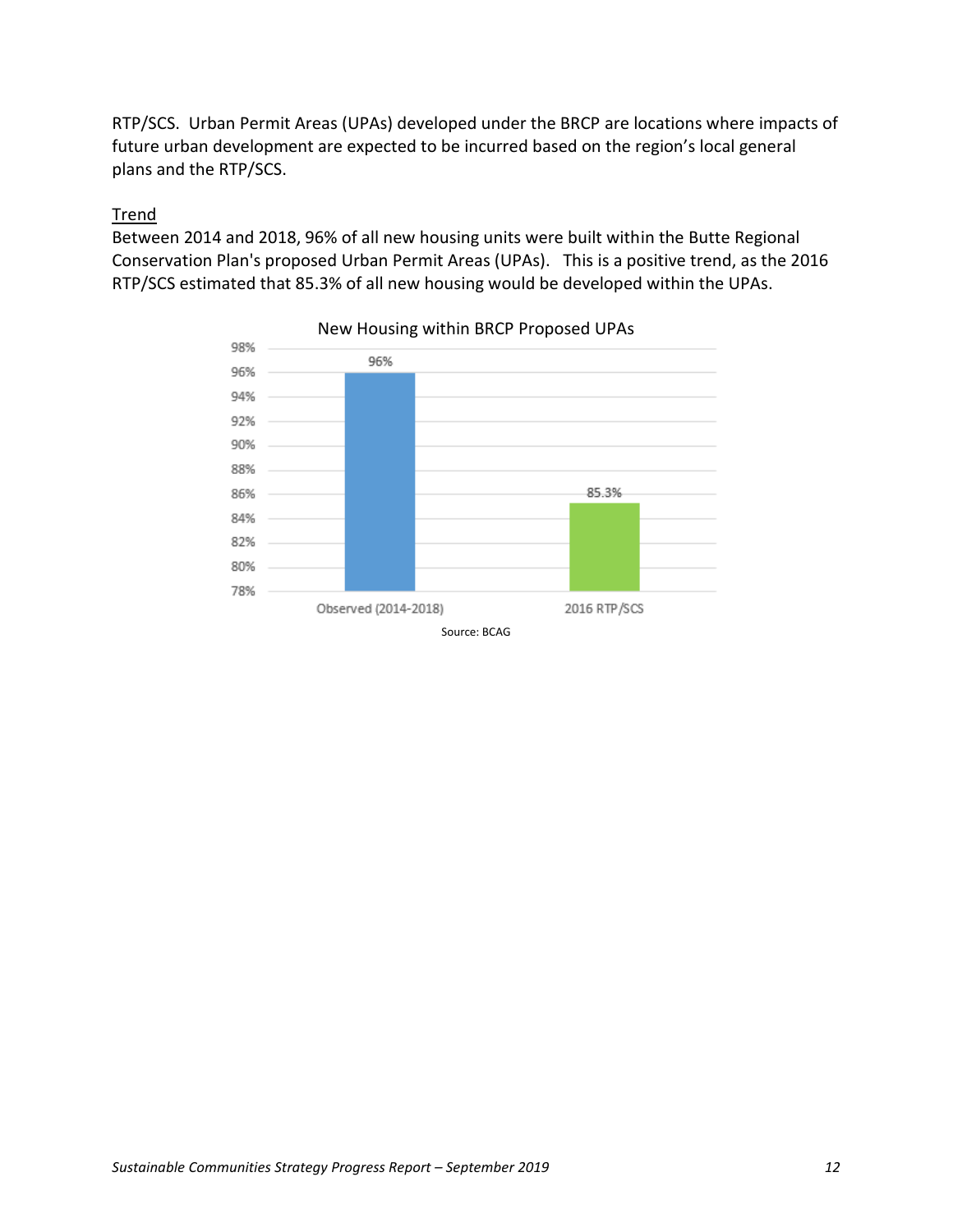# **Observations**

- Location related land use and development activities are on track or exceeding expectations with housing and job growth occurring in desired locations with less than anticipated impacts to resource areas and farmland. However, this may change as communities have yet to expand development into projected New growth areas.
- Transportation mode shifts have yet to respond to new development and infrastructure. This may be a result of other travel related factors (i.e. fuel prices, auto ownership rates, improved economy, etc.), including declining transit ridership. Also, a slower than anticipated growth rate in population and housing could be a factor, as the extent of new growth just isn't in place to have an influence.

#### **Recommendations**

- Regional Growth: adjust population and housing forecasts to align with updated estimates from the California Department of Finance.
- Land Use: review potential for adjusting the ratio of multi-family to single-family unit growth and jobs-housing ratio, and; remain on track with housing and employment distribution by growth area.
- Transportation Investment: monitor transit investments with upcoming 2021 FTIP and new state funding sources.
- Transportation Mode Choice: monitor shifts in mode choice with upcoming 2020 Census; explore "work from home" mode and effects on passenger vehicle travel; investigate strategies for recovering ridership with update of Transit and Non-Motorized Plan, and; remain on track with bike infrastructure.
- Resource Areas and Farmland: review Important Farmland conversion rate and associated factors (i.e. increased density, ratio of multi-family to single family development, etc.) and determine if adjustment is needed, and; continue to monitor future development within BRCP UPAs.